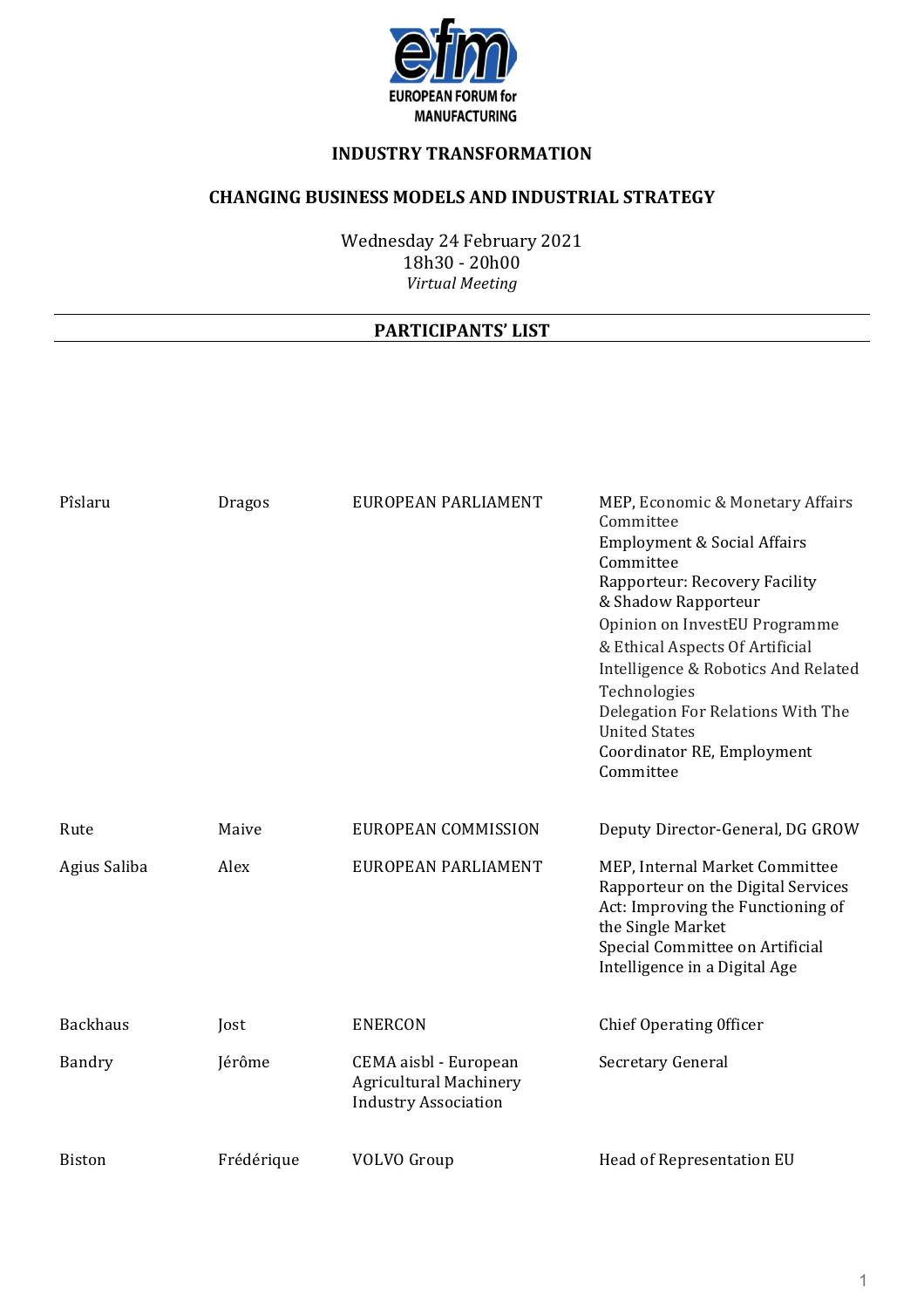

# **INDUSTRY TRANSFORMATION**

### **CHANGING BUSINESS MODELS AND INDUSTRIAL STRATEGY**

Wednesday 24 February 2021 18h30 - 20h00 *Virtual Meeting*

#### **PARTICIPANTS' LIST**

| Botos     | Vlad-Marius | EUROPEAN PARLIAMENT                        | MEP, Internal Market Committee<br>Opinion Shadow Rapporteur on<br>New Industrial Strategy for Europe<br>Opinion Rapporteur on the Strategic<br>Innovation Agenda of the European<br>of<br>Institute<br>Innovation<br>and<br>(EIT)<br>2021-2027:<br>Technology<br>Boosting the Innovation Talent and<br>Capacity of Europe |
|-----------|-------------|--------------------------------------------|---------------------------------------------------------------------------------------------------------------------------------------------------------------------------------------------------------------------------------------------------------------------------------------------------------------------------|
| Cole      | Philip      | WindEurope                                 | Head of Membership                                                                                                                                                                                                                                                                                                        |
| Dannöhl   | Carsten     | CATERPILLAR                                | EU Government Affairs Manager                                                                                                                                                                                                                                                                                             |
| Dlabajová | Martina     | EUROPEAN PARLIAMENT                        | MEP, Vice Chair Budgetary Control<br>Committee<br>Industry, Research & Energy<br>Committee<br>Shadow Rapporteur on New<br><b>Strategy for European SMEs</b>                                                                                                                                                               |
| Fell      | Antony      | <b>EUROPEAN FORUM FOR</b><br>MANUFACTURING | Secretary General                                                                                                                                                                                                                                                                                                         |
| Frey      | Christopher | <b>ENERCON</b>                             | Senior Adviser                                                                                                                                                                                                                                                                                                            |
| Grapini   | Maria       | EUROPEAN PARLIAMENT                        | MEP, Vice-Chair Internal Market<br>Committee<br>Shadow Rapporteur on the<br>Marketing of Construction Products                                                                                                                                                                                                            |
| Grošelj   | Klemen      | EUROPEAN PARLIAMENT                        | MEP, Foreign Affairs Committee<br>Substitute: Industry, Research &<br><b>Energy Committee</b><br>Security & Defence Committee                                                                                                                                                                                             |
| Hamill    | Claudia     | <b>EUROPEAN FORUM FOR</b><br>MANUFACTURING | Senior Adviser                                                                                                                                                                                                                                                                                                            |